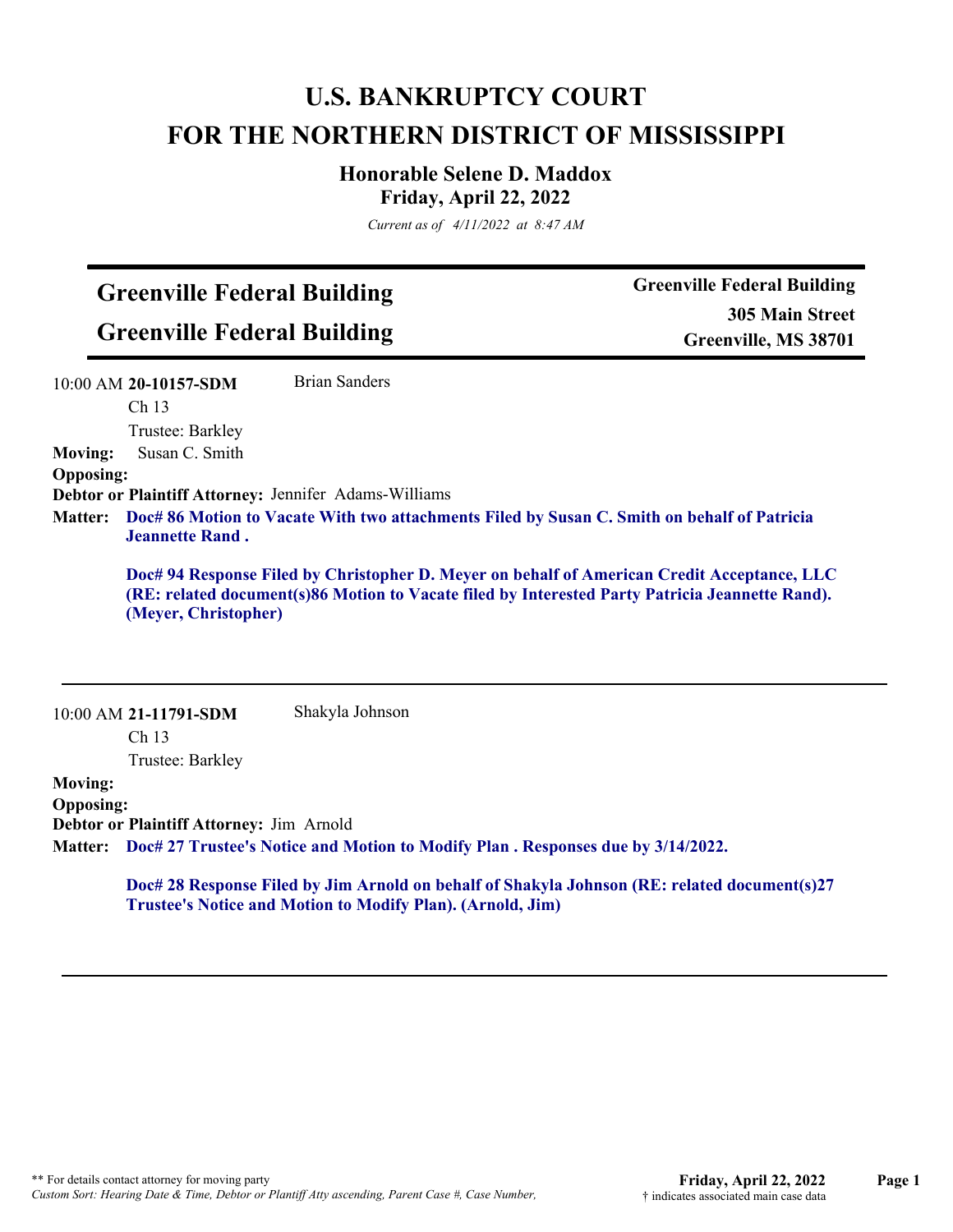|                  | $10:00$ AM 22-10756-SDM                                                                            | Tracie Shanash Fox |
|------------------|----------------------------------------------------------------------------------------------------|--------------------|
|                  | Ch <sub>13</sub>                                                                                   |                    |
|                  | Trustee: Vardaman                                                                                  |                    |
| <b>Moving:</b>   | Jim Arnold                                                                                         |                    |
| <b>Opposing:</b> |                                                                                                    |                    |
|                  | Debtor or Plaintiff Attorney: Jim Arnold                                                           |                    |
|                  | Matter: Doc# 4 Motion to Extend Automatic Stay under 362(c)(3)(B) Filed by Jim Arnold on behalf of |                    |
|                  | <b>Tracie Shanash Fox.</b>                                                                         |                    |
|                  |                                                                                                    |                    |

|                  | 10:00 AM 22-10748-SDM                                       | Jeremy T. Atkinson                                                                                                                                                     |
|------------------|-------------------------------------------------------------|------------------------------------------------------------------------------------------------------------------------------------------------------------------------|
|                  | Ch <sub>13</sub>                                            |                                                                                                                                                                        |
|                  | Trustee: Vardaman                                           |                                                                                                                                                                        |
| Moving:          | Kimberly Brown Bowling                                      |                                                                                                                                                                        |
| <b>Opposing:</b> |                                                             |                                                                                                                                                                        |
|                  | <b>Debtor or Plaintiff Attorney: Kimberly Brown Bowling</b> |                                                                                                                                                                        |
|                  |                                                             | Matter: Doc# 4 Motion to Extend Automatic Stay under 362(c)(3)(B) Filed by Kimberly Brown Bowling<br>on behalf of Jeremy T. Atkinson. (Attachments: #1 Proposed Order) |

Ch 13

Trustee: Barkley

10:00 AM **19-12652-SDM** 

## **Moving:**

**Opposing: Debtor or Plaintiff Attorney:** Michael W. Boyd

**Doc# 31 Trustee's Notice and Motion to Dismiss Case for Failure to Make Plan Payments . Matter: Responses due by 3/7/2022.**

Bell Henderson, Jr.

**Doc# 37 Response Filed by Michael W. Boyd on behalf of Bell Henderson Jr. (RE: related document(s)31 Trustee's Notice and Motion to Dismiss Case for Failure to Make Plan Payments). (Boyd, Michael)**

10:00 AM **20-13154-SDM**  Ch 13

Michael O Luckett, Sr. and Patricia A. Luckett

Trustee: Barkley

**Moving:**

**Opposing: Debtor or Plaintiff Attorney:** Michael W. Boyd

**Doc# 37 Trustee's Notice and Motion to Dismiss Case for Failure to Make Plan Payments . Matter: Responses due by 3/7/2022.**

**Doc# 38 Response Filed by Michael W. Boyd on behalf of Michael O Luckett Sr., Patricia A. Luckett (RE: related document(s)37 Trustee's Notice and Motion to Dismiss Case for Failure to Make Plan Payments). (Boyd, Michael)**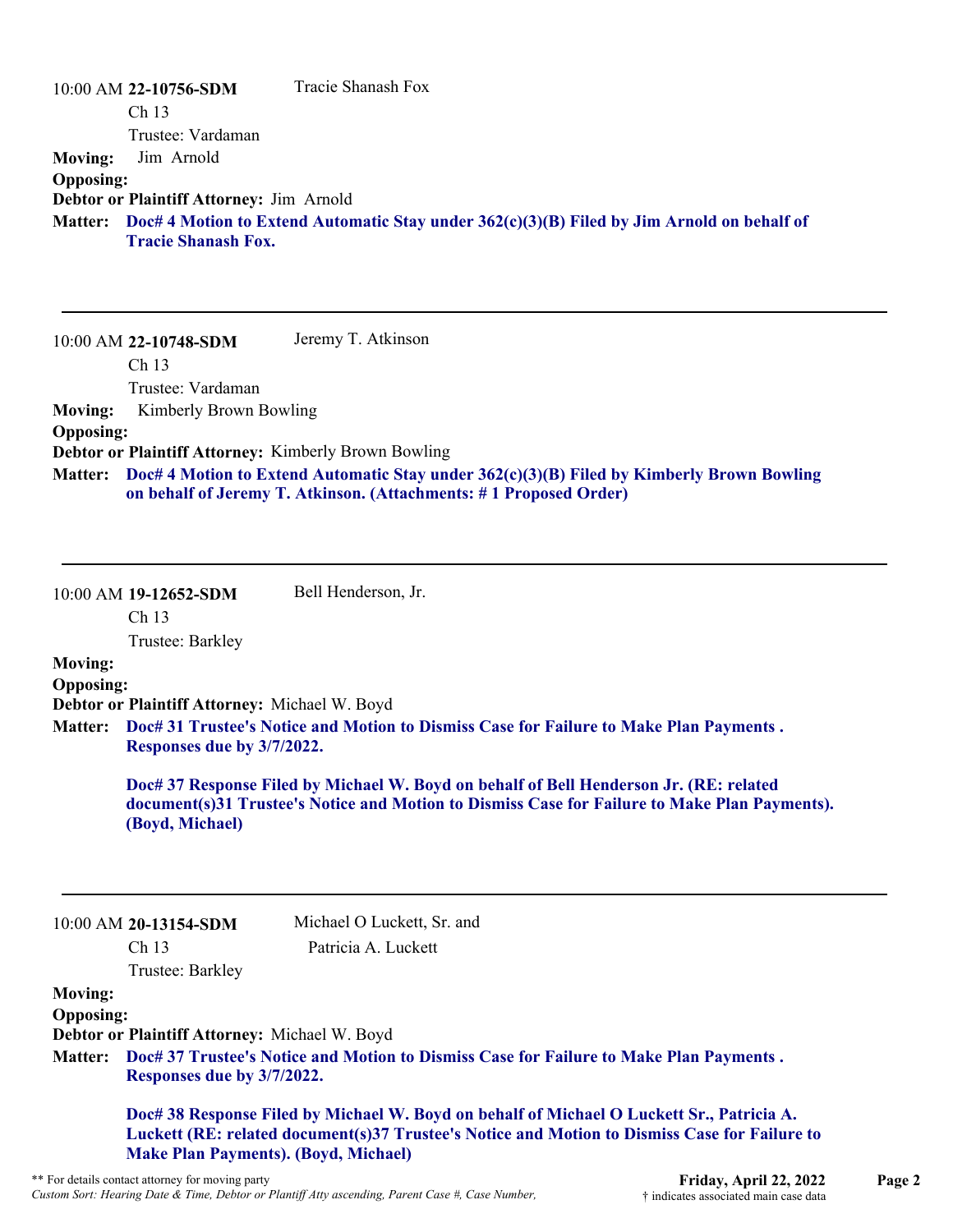|                  | 10:00 AM 21-12199-SDM                                                                       | Anthony Hammond and |
|------------------|---------------------------------------------------------------------------------------------|---------------------|
|                  | Ch <sub>13</sub>                                                                            | Sherrie Warren      |
|                  | Trustee: Barkley                                                                            |                     |
| <b>Moving:</b>   | Locke D. Barkley                                                                            |                     |
| <b>Opposing:</b> |                                                                                             |                     |
|                  | Debtor or Plaintiff Attorney: Michael W. Boyd                                               |                     |
| <b>Matter:</b>   | Doc# 16 Objection to Confirmation of Chapter 13 Plan Filed by Locke D. Barkley on behalf of |                     |
|                  | <b>Locke D. Barkley</b>                                                                     |                     |
|                  |                                                                                             |                     |

10:00 AM **22-10089-SDM**  Ch 13 Trustee: Barkley Tiffany L. Hampton **Moving:** Locke D. Barkley **Opposing: Debtor or Plaintiff Attorney:** Michael W. Boyd **Doc# 18 Objection to Confirmation of Chapter 13 Plan Filed by Locke D. Barkley on behalf of Matter: Locke D. Barkley**

|                  | 10:00 AM 21-11731-SDM                                  | Kendrick K. King                                                                                                                                                                                                                                                                                 |
|------------------|--------------------------------------------------------|--------------------------------------------------------------------------------------------------------------------------------------------------------------------------------------------------------------------------------------------------------------------------------------------------|
|                  | Ch <sub>13</sub>                                       |                                                                                                                                                                                                                                                                                                  |
|                  | Trustee: Barkley                                       |                                                                                                                                                                                                                                                                                                  |
| <b>Moving:</b>   | Charles F. Barbour                                     |                                                                                                                                                                                                                                                                                                  |
| <b>Opposing:</b> |                                                        |                                                                                                                                                                                                                                                                                                  |
|                  | <b>Debtor or Plaintiff Attorney: J. Madison Brooks</b> |                                                                                                                                                                                                                                                                                                  |
|                  | Order)                                                 | Matter: Doc# 57 Motion for Relief from Stay ., Motion to Abandon ., Motion for Relief from Stay<br>(Codebtor or Child Support) Filed by Charles F. Barbour on behalf of The Money Source Inc<br>(Attachments: # 1 Exhibit A # 2 Exhibit B # 3 Exhibit C # 4 Exhibit D # 5 Exhibit E # 6 Proposed |
|                  |                                                        | Doc# 62 Response Filed by J. Madison Brooks III on behalf of Kendrick K. King (RE: related                                                                                                                                                                                                       |

**Doc# 62 Response Filed by J. Madison Brooks III on behalf of Kendrick K. King (RE: related document(s)57 Motion for Relief From Stay filed by Creditor The Money Source Inc., Motion to Abandon, Motion for Relief from Stay (Codebtor or Child Support)). (Brooks, J.)**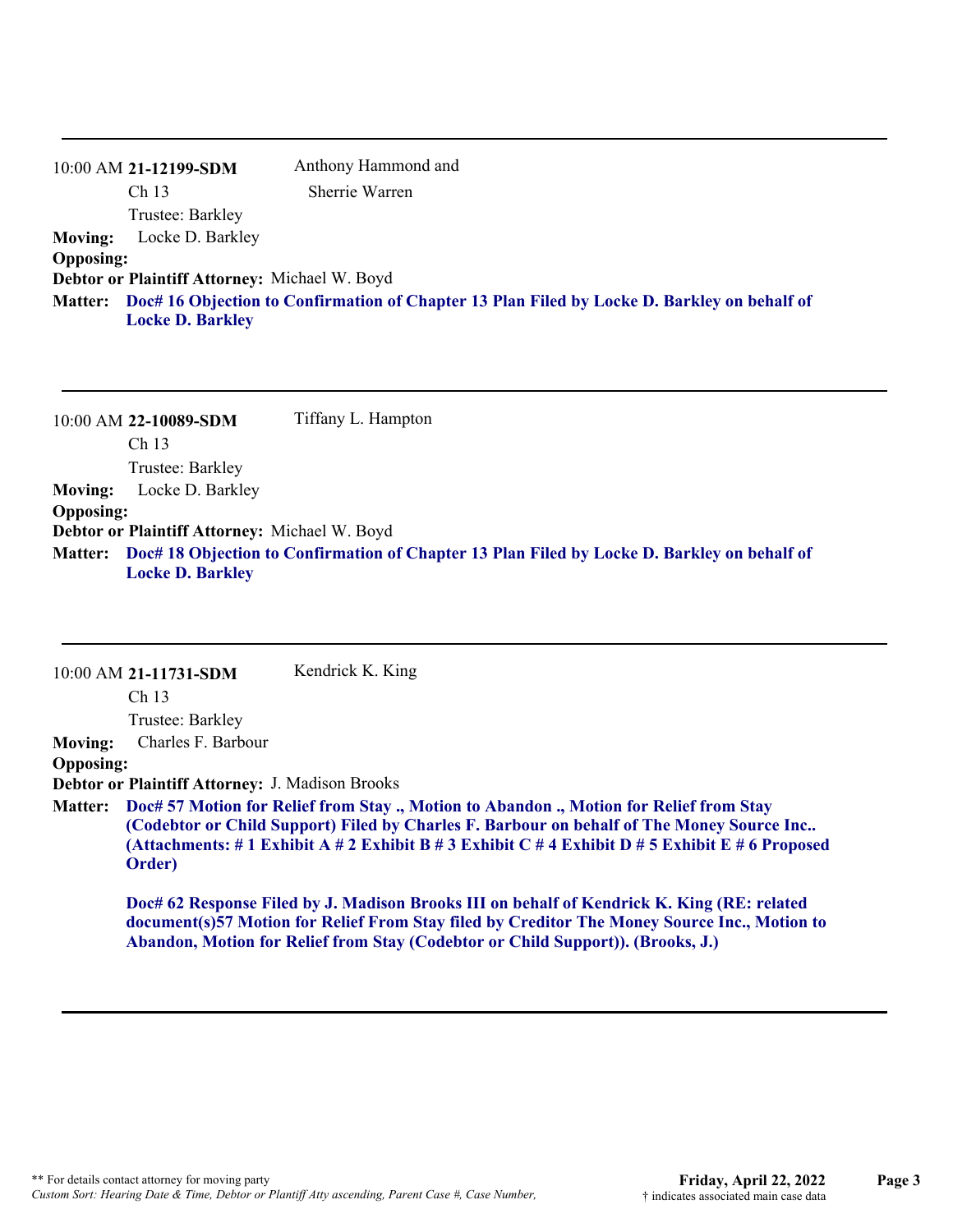|                  | 10:00 AM 21-12187-SDM                                  | Hamilton Young                                                                                                                                                                                                                                  |
|------------------|--------------------------------------------------------|-------------------------------------------------------------------------------------------------------------------------------------------------------------------------------------------------------------------------------------------------|
|                  | Ch <sub>13</sub>                                       |                                                                                                                                                                                                                                                 |
|                  | Trustee: Barkley                                       |                                                                                                                                                                                                                                                 |
| <b>Moving:</b>   | Eric C Miller                                          |                                                                                                                                                                                                                                                 |
| <b>Opposing:</b> |                                                        |                                                                                                                                                                                                                                                 |
|                  | <b>Debtor or Plaintiff Attorney: J. Madison Brooks</b> |                                                                                                                                                                                                                                                 |
| <b>Matter:</b>   |                                                        | Doc# 40 Objection to Confirmation of Chapter 13 Plan Filed by Eric C Miller on behalf of<br><b>JPMorgan Chase Bank, National Association</b>                                                                                                    |
|                  |                                                        | Doc# 46 Response Filed by J. Madison Brooks III on behalf of Hamilton Young (RE: related<br>document(s)40 Objection to Confirmation of the Chapter 13 Plan filed by Creditor JPMorgan<br><b>Chase Bank, National Association). (Brooks, J.)</b> |

10:00 AM **22-10005-SDM**  Ch 13 Trustee: Barkley Tiffaney R Davis **Moving:** Locke D. Barkley **Opposing: Debtor or Plaintiff Attorney:** J. Madison Brooks **Doc# 26 Objection to Confirmation of Chapter 13 Plan Filed by Locke D. Barkley on behalf of Matter: Locke D. Barkley**

|                  | 10:00 AM 22-10469-SDM                                  | Jonel Jefferson                                                                                                                                                                    |
|------------------|--------------------------------------------------------|------------------------------------------------------------------------------------------------------------------------------------------------------------------------------------|
|                  | Ch <sub>13</sub>                                       |                                                                                                                                                                                    |
|                  | Trustee: Barkley                                       |                                                                                                                                                                                    |
| <b>Moving:</b>   | J. Madison Brooks III                                  |                                                                                                                                                                                    |
| <b>Opposing:</b> |                                                        |                                                                                                                                                                                    |
|                  | <b>Debtor or Plaintiff Attorney: J. Madison Brooks</b> |                                                                                                                                                                                    |
| <b>Matter:</b>   |                                                        | Doc# 10 Motion to Impose Automatic Stay Filed by J. Madison Brooks III on behalf of Jonel<br>Jefferson. (Attachments: #1 Declaration) (Brooks, J.)                                 |
|                  | Locke)                                                 | Doc# 16 Response Filed by Locke D. Barkley on behalf of Locke D. Barkley (RE: related<br>document(s)10 Motion to Impose Automatic Stay filed by Debtor Jonel Jefferson). (Barkley, |
|                  | 10:00 AM 22-10647-SDM<br>Ch 13                         | John Larry Jefferson, Jr.                                                                                                                                                          |
|                  | Trustee: Barkley                                       |                                                                                                                                                                                    |
|                  | J. Madison Brooks III                                  |                                                                                                                                                                                    |
| <b>Moving:</b>   |                                                        |                                                                                                                                                                                    |
| <b>Opposing:</b> | <b>Debtor or Plaintiff Attorney: J. Madison Brooks</b> |                                                                                                                                                                                    |
|                  |                                                        |                                                                                                                                                                                    |
| <b>Matter:</b>   |                                                        | Doc# 10 Motion to Extend Automatic Stay under 362(c)(3)(B) Filed by J. Madison Brooks III on<br>behalf of John Larry Jefferson Jr (Attachments: #1 Declaration) (Brooks, J.)       |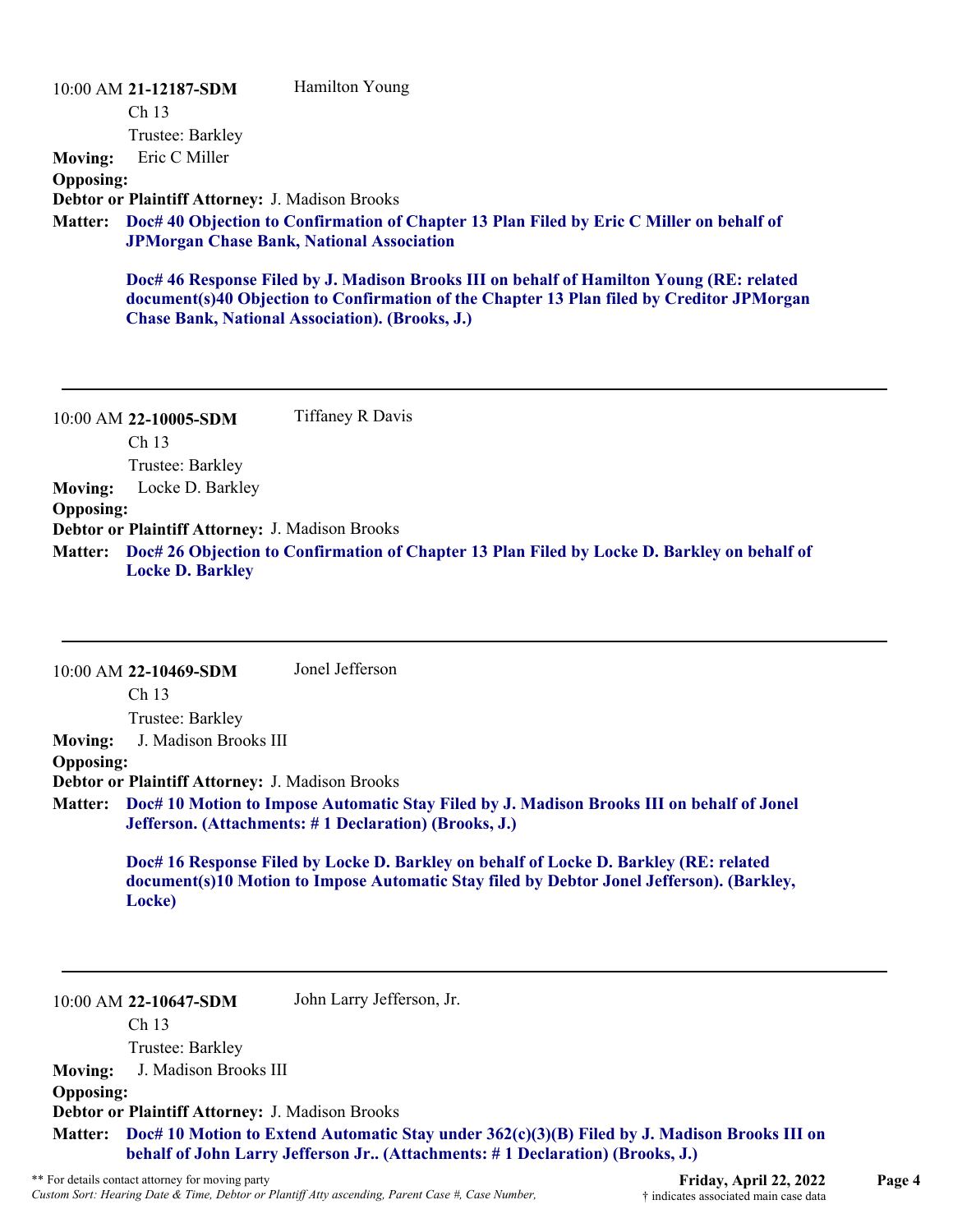|                  | 10:00 AM 19-12453-SDM                                                                              | Jeremy David Bowers and |  |
|------------------|----------------------------------------------------------------------------------------------------|-------------------------|--|
|                  | Ch <sub>13</sub>                                                                                   | Kathy Rebecca Bowers    |  |
|                  | Trustee: Barkley                                                                                   |                         |  |
| <b>Moving:</b>   | Locke D. Barkley                                                                                   |                         |  |
| <b>Opposing:</b> |                                                                                                    |                         |  |
|                  | Debtor or Plaintiff Attorney: William L. Fava                                                      |                         |  |
|                  | Matter: Doc# 29 Application to Compromise Controversy Filed by Locke D. Barkley on behalf of Locke |                         |  |
|                  | D. Barkley.                                                                                        |                         |  |
|                  |                                                                                                    |                         |  |

|                  | 10:00 AM 19-12453-SDM                                | Jeremy David Bowers and                                                                                                                                                                                                                                                                                                                                                                    |
|------------------|------------------------------------------------------|--------------------------------------------------------------------------------------------------------------------------------------------------------------------------------------------------------------------------------------------------------------------------------------------------------------------------------------------------------------------------------------------|
|                  | Ch <sub>13</sub>                                     | Kathy Rebecca Bowers                                                                                                                                                                                                                                                                                                                                                                       |
|                  | Trustee: Barkley                                     |                                                                                                                                                                                                                                                                                                                                                                                            |
| <b>Moving:</b>   | Locke D. Barkley                                     |                                                                                                                                                                                                                                                                                                                                                                                            |
| <b>Opposing:</b> |                                                      |                                                                                                                                                                                                                                                                                                                                                                                            |
|                  | <b>Debtor or Plaintiff Attorney: William L. Fava</b> |                                                                                                                                                                                                                                                                                                                                                                                            |
|                  |                                                      | Matter: Doc# 28 Application to Employ J. Keith Coates, Jr., Esq. and the law firm of Woolf, McClane, et<br>al. and Mark Gottesfeld, Esq. and the law firm of Winebrake & Santillo, LLC as Special Counsel<br>for Debtor Filed by Locke D. Barkley on behalf of Locke D. Barkley. (Attachments: #1 Exhibit<br>Affidavit of J. Keith Coates, Jr. # 2 Affidavit Affidavit of Mark Gottesfeld) |

|                  |                                                 | Doc# 50 Response Filed by W. Heath Franklin on behalf of Darryl J Matthews, Felecia J<br>Matthews (RE: related document(s)49 Trustee's Notice and Motion to Dismiss Case for Failure to |  |
|------------------|-------------------------------------------------|-----------------------------------------------------------------------------------------------------------------------------------------------------------------------------------------|--|
|                  | Responses due by 3/7/2022.                      |                                                                                                                                                                                         |  |
|                  |                                                 | Matter: Doc# 49 Trustee's Notice and Motion to Dismiss Case for Failure to Make Plan Payments.                                                                                          |  |
|                  | Debtor or Plaintiff Attorney: W. Heath Franklin |                                                                                                                                                                                         |  |
| <b>Opposing:</b> |                                                 |                                                                                                                                                                                         |  |
| <b>Moving:</b>   |                                                 |                                                                                                                                                                                         |  |
|                  | Trustee: Barkley                                |                                                                                                                                                                                         |  |
|                  | Ch <sub>13</sub>                                | Felecia J Matthews                                                                                                                                                                      |  |
|                  | 10:00 AM 20-11268-SDM                           | Darryl J Matthews and                                                                                                                                                                   |  |

**Make Plan Payments). (Franklin, W.)**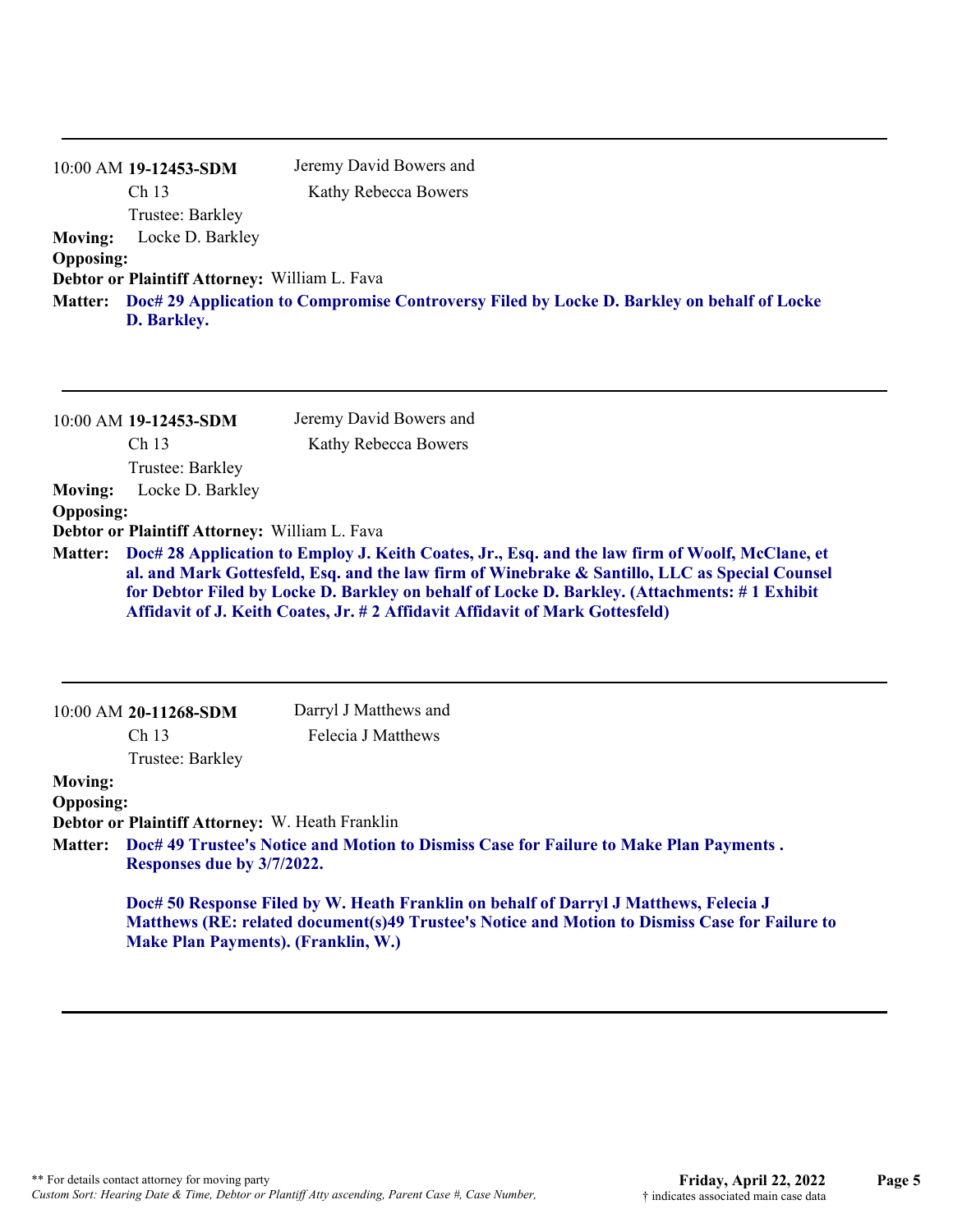|                  | $10:00$ AM 21-11832-SDM<br>Ch <sub>11</sub> | Express Grain Terminals, LLC                                                                                                                                                                                                                                                                                                                                                          |
|------------------|---------------------------------------------|---------------------------------------------------------------------------------------------------------------------------------------------------------------------------------------------------------------------------------------------------------------------------------------------------------------------------------------------------------------------------------------|
| <b>Moving:</b>   | Jeffrey R. Barber                           |                                                                                                                                                                                                                                                                                                                                                                                       |
| <b>Opposing:</b> |                                             |                                                                                                                                                                                                                                                                                                                                                                                       |
|                  | Debtor or Plaintiff Attorney: Craig M. Geno |                                                                                                                                                                                                                                                                                                                                                                                       |
| <b>Matter:</b>   | <b>Proposed Order)</b>                      | Doc# 2593 Motion for Relief from Stay., Motion to Abandon., Motion for Adequate Protection<br>Filed by Jeffrey R. Barber on behalf of Rustic Ventures, L.L.C (Attachments: #1 Exhibit 1 -<br>Loan Agreement # 2 Exhibit 2 - Notes # 3 Exhibit 3 - Guaranty # 4 Exhibit 4 - Pledge Agreement<br>#5 Exhibit 5 - Control Agreement #6 Exhibit 6 - Intercreditor Agreement #7 Exhibit 7 - |

| 10:00 AM 21-11832-SDM | Express Grain Terminals, LLC |
|-----------------------|------------------------------|
| -Ch 11                |                              |

**Moving:** Jeffrey R. Barber **Opposing: Debtor or Plaintiff Attorney:** Craig M. Geno **Doc# 2595 Motion for Relief from Stay ., Motion to Abandon ., Motion for Adequate Protection Matter: Filed by Jeffrey R. Barber on behalf of MuniStrategies Sub-CDE LLC. (Attachments: # 1 Exhibit 1 - Loan Agreement # 2 Exhibit 2 - Notes # 3 Exhibit 3 - Guaranty Agreement # 4 Exhibit 4 - Assignment # 5 Exhibit 5 - Control Agreement # 6 Exhibit 6 - Intercreditor Agreement # 7 Exhibit 7 - Proposed Order)**

| 10:00 AM 21-11832-SDM | Express Grain Terminals, LLC |
|-----------------------|------------------------------|
| Ch <sub>11</sub>      |                              |

**Moving:** Jeffrey R. Barber **Opposing: Debtor or Plaintiff Attorney:** Craig M. Geno **Doc# 2597 Motion for Relief from Stay ., Motion to Abandon ., Motion for Adequate Protection Matter: Filed by Jeffrey R. Barber on behalf of AMCREF FUND 47, LLC. (Attachments: # 1 Exhibit 1 - Loan Agreement # 2 Exhibit 2 - Notes # 3 Exhibit 3 - Guaranty Agreement # 4 Exhibit 4 - Assignment # 5 Exhibit 5 - Control Agreement # 6 Exhibit 6 - Intercreditor Agreement # 7 Exhibit 7 - Proposed Order)**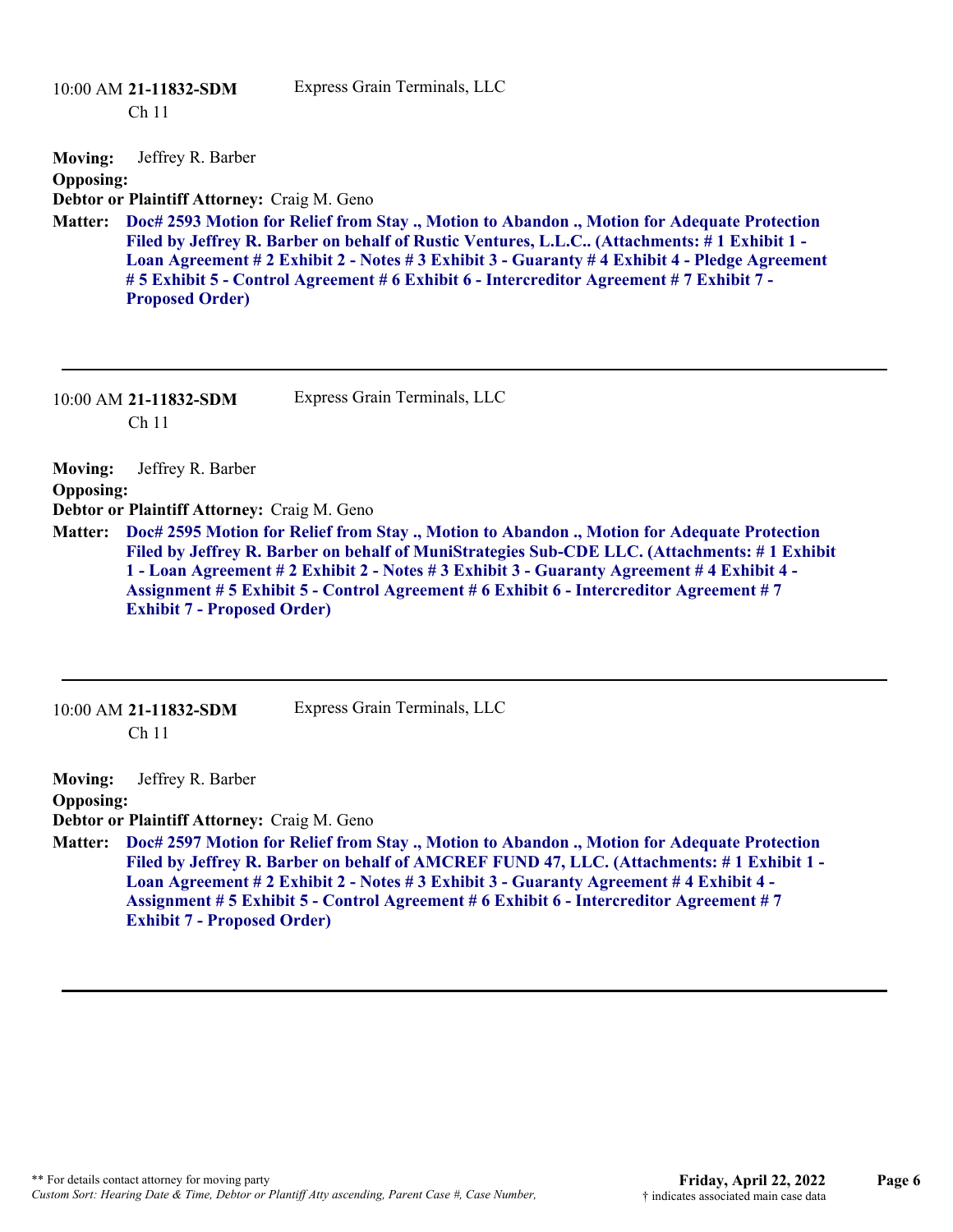|                                                      | 10:00 AM 21-11832-SDM<br>Ch <sub>11</sub>                                                      | Express Grain Terminals, LLC                                                                                                                                                                                                                                                                                                                                                  |
|------------------------------------------------------|------------------------------------------------------------------------------------------------|-------------------------------------------------------------------------------------------------------------------------------------------------------------------------------------------------------------------------------------------------------------------------------------------------------------------------------------------------------------------------------|
| <b>Moving:</b><br><b>Opposing:</b><br><b>Matter:</b> | Jeffrey R. Barber<br>Debtor or Plaintiff Attorney: Craig M. Geno                               | Doc# 2599 Motion for Relief from Stay., Motion to Abandon., Motion for Adequate Protection<br>Filed by Jeffrey R. Barber on behalf of AMCREF FUND 50, LLC. (Attachments: #1 Exhibit 1 -<br>Loan Agreement # 2 Exhibit 2 - Notes # 3 Exhibit 3 - Pledge Agreement # 4 Exhibit 4 - Control<br>Agreement # 5 Exhibit 5 - Intercreditor Agreement # 6 Exhibit 6 - Proposed Order) |
|                                                      | $10:00$ AM 21-11832-SDM<br>Ch <sub>11</sub>                                                    | Express Grain Terminals, LLC                                                                                                                                                                                                                                                                                                                                                  |
| <b>Moving:</b><br><b>Opposing:</b><br><b>Matter:</b> | Jeffrey R. Barber<br>Debtor or Plaintiff Attorney: Craig M. Geno<br><b>6 - Proposed Order)</b> | Doc# 2601 Motion for Relief from Stay., Motion to Abandon., Motion for Adequate Protection<br>Filed by Jeffrey R. Barber on behalf of NEW MARKETS INVESTMENT 126, LLC.<br>(Attachments: # 1 Exhibit 1 - Loan Agreement # 2 Exhibit 2 - Notes # 3 Exhibit 3 - Pledge<br>Agreement # 4 Exhibit 4 - Control Agreement # 5 Exhibit 5 - Intercreditor Agreement # 6 Exhibit        |

#### 10:00 AM **17-12110-SDM**  Genice Duren

Ch 13 Trustee: Barkley

**Moving:** A. E. Rusty Harlow Jr.

#### **Opposing:**

**Debtor or Plaintiff Attorney:** A. E. Rusty Harlow

**Doc# 33 Motion to Reinstate Case Filed by A. E. Rusty Harlow Jr. on behalf of Genice Duren. Matter: (Attachments: # 1 Proposed Order) (Harlow, A.)**

**Doc# 34 Objection Filed by Locke D. Barkley on behalf of Locke D. Barkley (RE: related document(s)33 Motion to Reinstate Case filed by Debtor Genice Duren). (Barkley, Locke)**